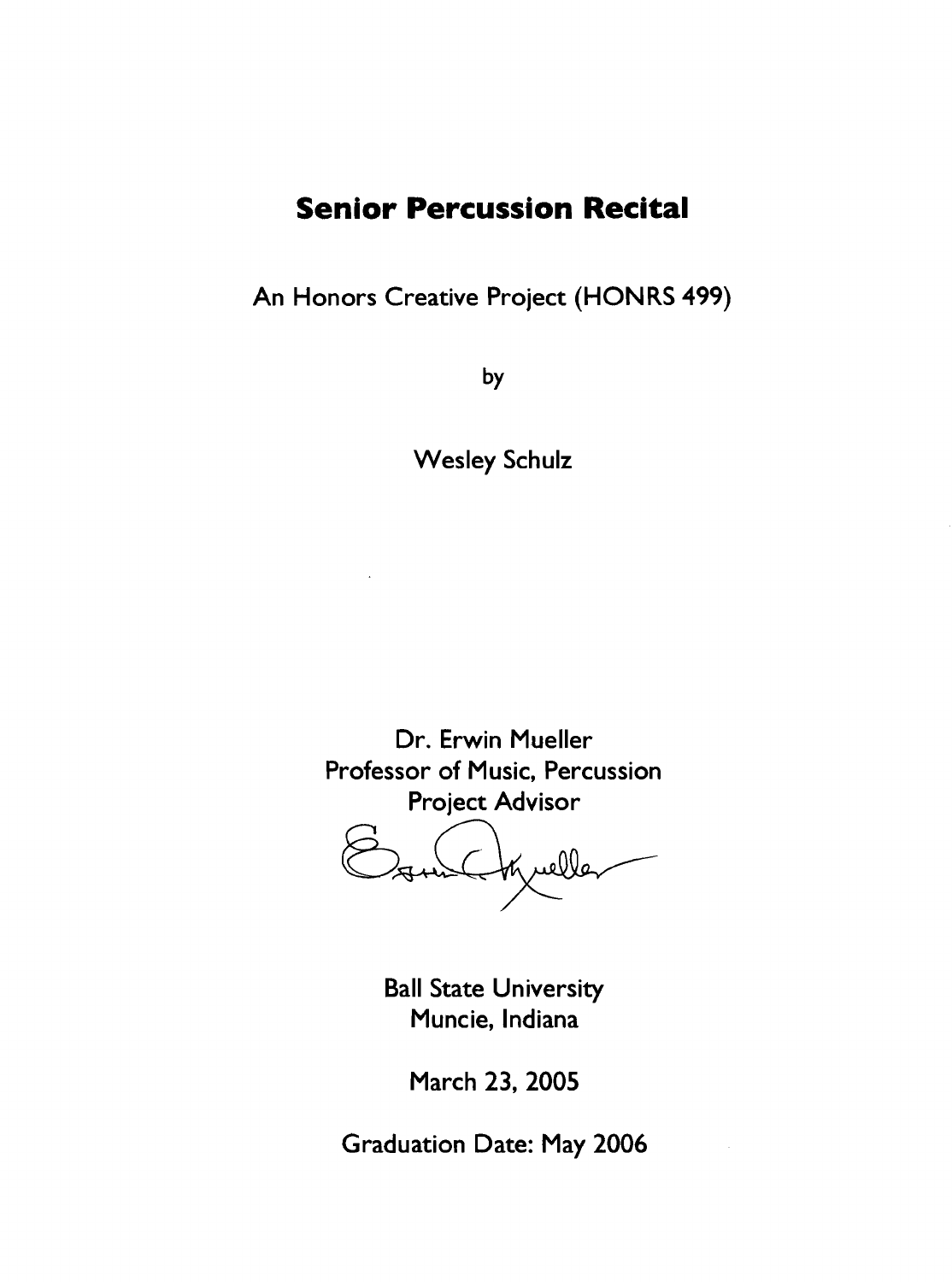## Abstract

The presentation of a senior recital signifies the capstone of four or five years of study as a music performance major. As a double major in Music Education and Percussion Performance, this recital is offered as a demonstration of all that I have learned as a percussionist since the beginning of my studies with Dr. Erwin Mueller at Ball State. Unlike any other instrument, percussion encompasses an almost limitless array of musical instruments that must be mastered. Whereas a pianist or cellist must only learn to play the piano or cello, percussionists must learn to be timpanists, mallet players, drummers, world percussion experts, and more. The literature that I have chosen for my recital encompasses the main areas of percussion that I have studied with Dr. Mueller. In giving this recital I will perform a marimba concerto, a blues vibraphone solo, a snare drum solo, and a timpani solo. As music is not only about playing by oneself, but with others, I will present a percussion trio work for xylophone, marimba and piano, and also a duo piece for two high grade marimba players.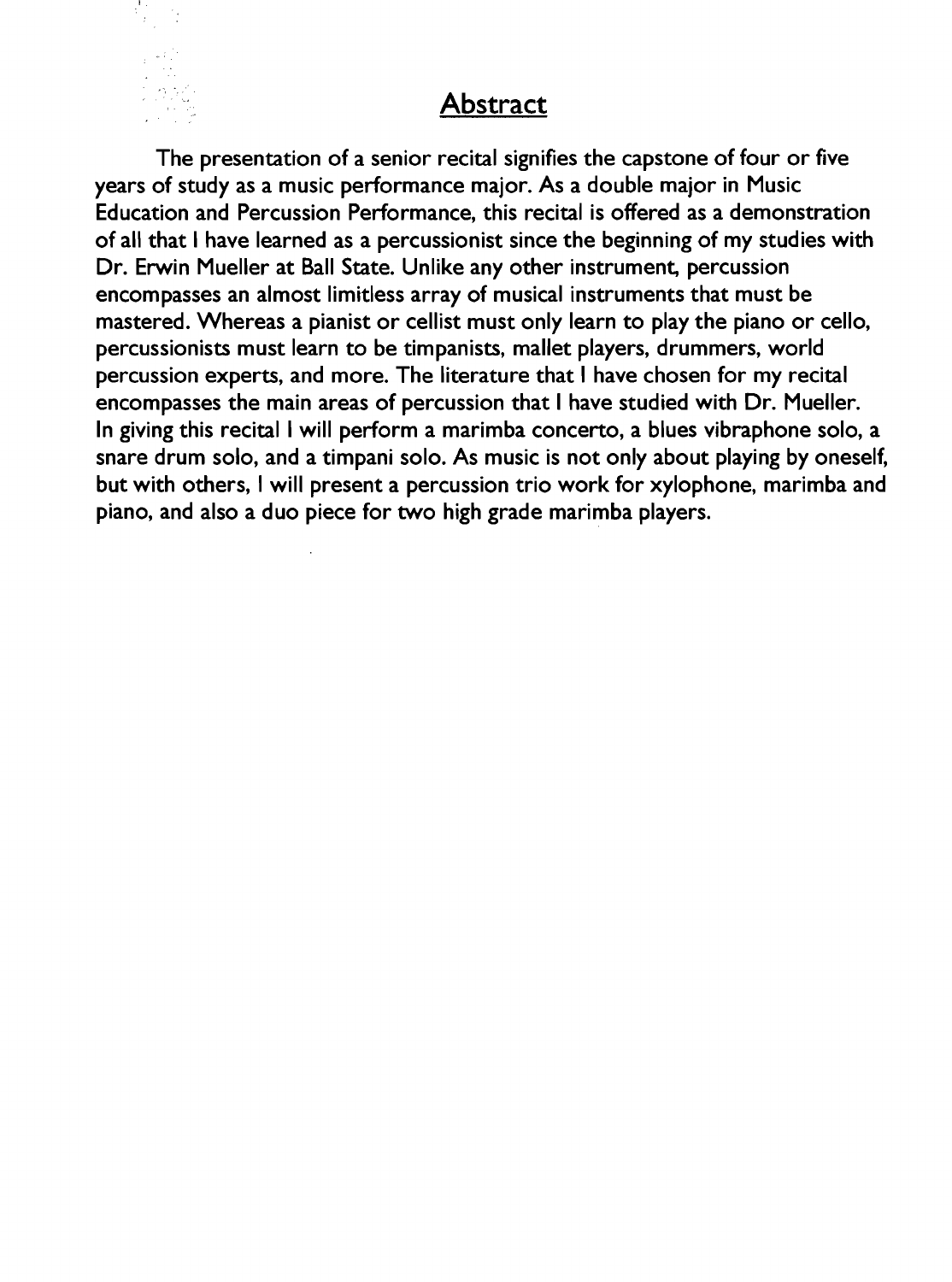## **Acknowledgements**

-I want to thank Dr. Erwin Mueller for not only being my professor and teacher, but my mentor and friend. I am indebted to him for his kindliness and patience throughout the past four years.

-I would also like to thank all of those who performed with me on this recital: Stacey Scott and Daniel McCloud, pianos; and Camron Momeni and Gabe (Bomba) Penrod, marimbas.

-My parents and family I thank most of all. Without their love, financial help, and unending support for my musical endeavors, I would not be where I am today. My thanks and love go to my mom and dad, brother Joshua, and sister Mackenzie.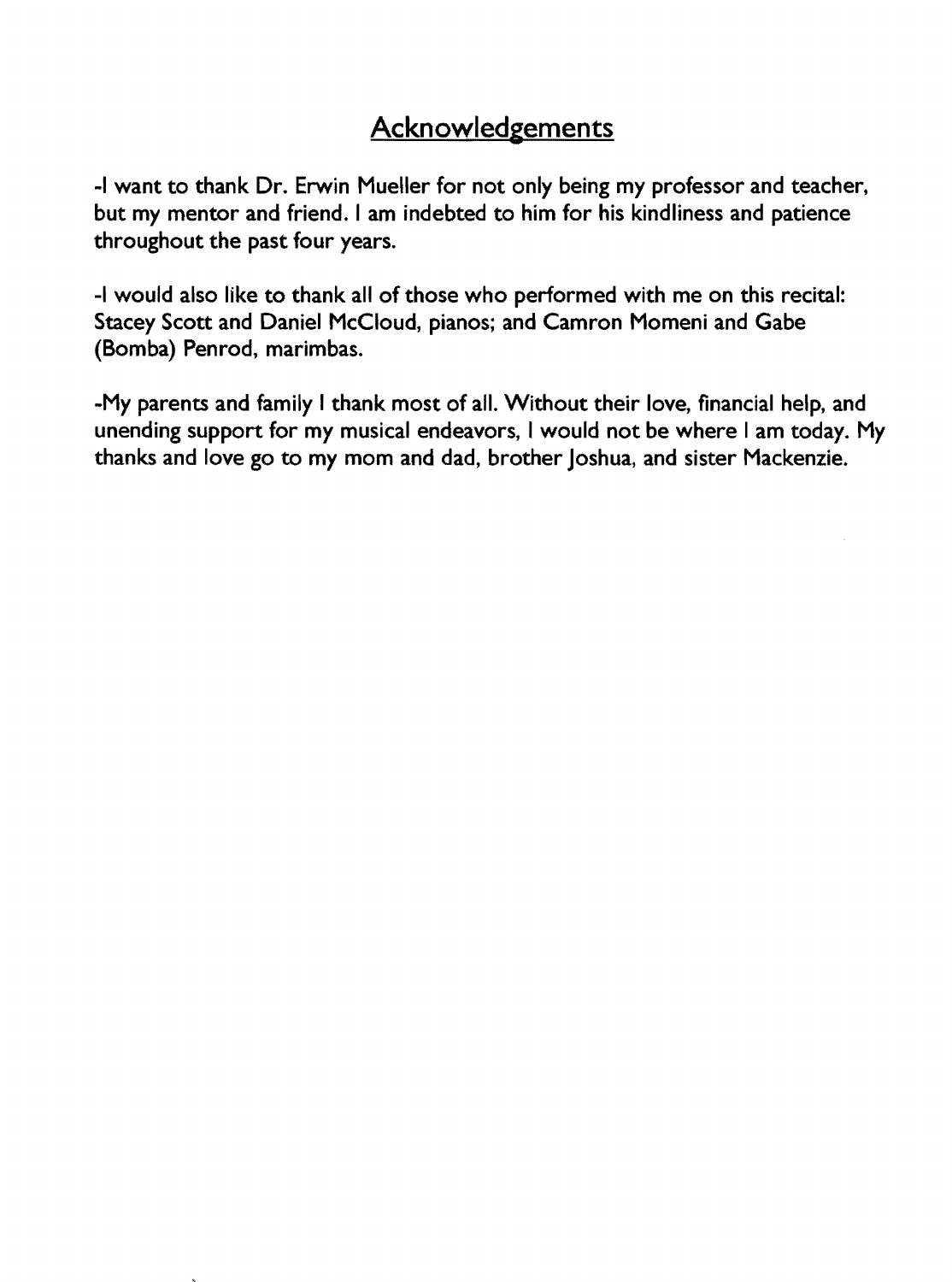|                                 | <b>WESLEY SCHULZ</b><br>percussion                                                                                                                                                                                                                                      |                          |
|---------------------------------|-------------------------------------------------------------------------------------------------------------------------------------------------------------------------------------------------------------------------------------------------------------------------|--------------------------|
|                                 | <b>SENIOR HONORS RECITAL</b><br>with<br><b>Stacey Scott, piano</b>                                                                                                                                                                                                      |                          |
| School of Keusic                | and<br>Gabrielle Penrod and Cameron Momeni, marimba<br>Daniel McCloud, piano                                                                                                                                                                                            |                          |
| t.                              | Concerto No. 2 for Marimba and Orchestra, Op. 25  Nebojša Jovan Živković<br>I. Introduzione, iniziazinoe del legno<br>II. Notturno<br>III. Concitato e molto febbrile                                                                                                   | (b.1962)                 |
|                                 | $\dots$ Intermission $\dots$                                                                                                                                                                                                                                            |                          |
| Sine Arts                       | VIII. March                                                                                                                                                                                                                                                             | (b.1908)                 |
|                                 |                                                                                                                                                                                                                                                                         | (b.1960)                 |
|                                 |                                                                                                                                                                                                                                                                         |                          |
|                                 | No. 9                                                                                                                                                                                                                                                                   | (b.1933)                 |
|                                 |                                                                                                                                                                                                                                                                         |                          |
|                                 |                                                                                                                                                                                                                                                                         |                          |
| Ball State University & Sollege | Wesley Schulz is a student of Erwin Mueller<br>and the recipient of a Young Artist Award.<br>This recital is presented in partial fulfillment of the<br>requirements for the Honors Program at Ball State University.                                                   |                          |
|                                 | <b>PRUIS HALL</b><br>Wednesday, March 23, 2005<br>5:30 p.m.                                                                                                                                                                                                             | Series LIX<br>Number 151 |
|                                 | In keeping with copyright and artist agreements, use of recording<br>and photographic devices is not permitted by other than approved personnel.<br>We request your cooperation.<br>For performance information, call the School of Music Concert HotLine: 765.285.5878 |                          |
|                                 |                                                                                                                                                                                                                                                                         |                          |

 $\label{eq:1} \frac{1}{2} \sum_{i=1}^n \frac{1}{2} \sum_{j=1}^n \frac{1}{2} \sum_{j=1}^n \frac{1}{2} \sum_{j=1}^n \frac{1}{2} \sum_{j=1}^n \frac{1}{2} \sum_{j=1}^n \frac{1}{2} \sum_{j=1}^n \frac{1}{2} \sum_{j=1}^n \frac{1}{2} \sum_{j=1}^n \frac{1}{2} \sum_{j=1}^n \frac{1}{2} \sum_{j=1}^n \frac{1}{2} \sum_{j=1}^n \frac{1}{2} \sum_{j=1}^n \frac{1}{$ 

 $\cdot$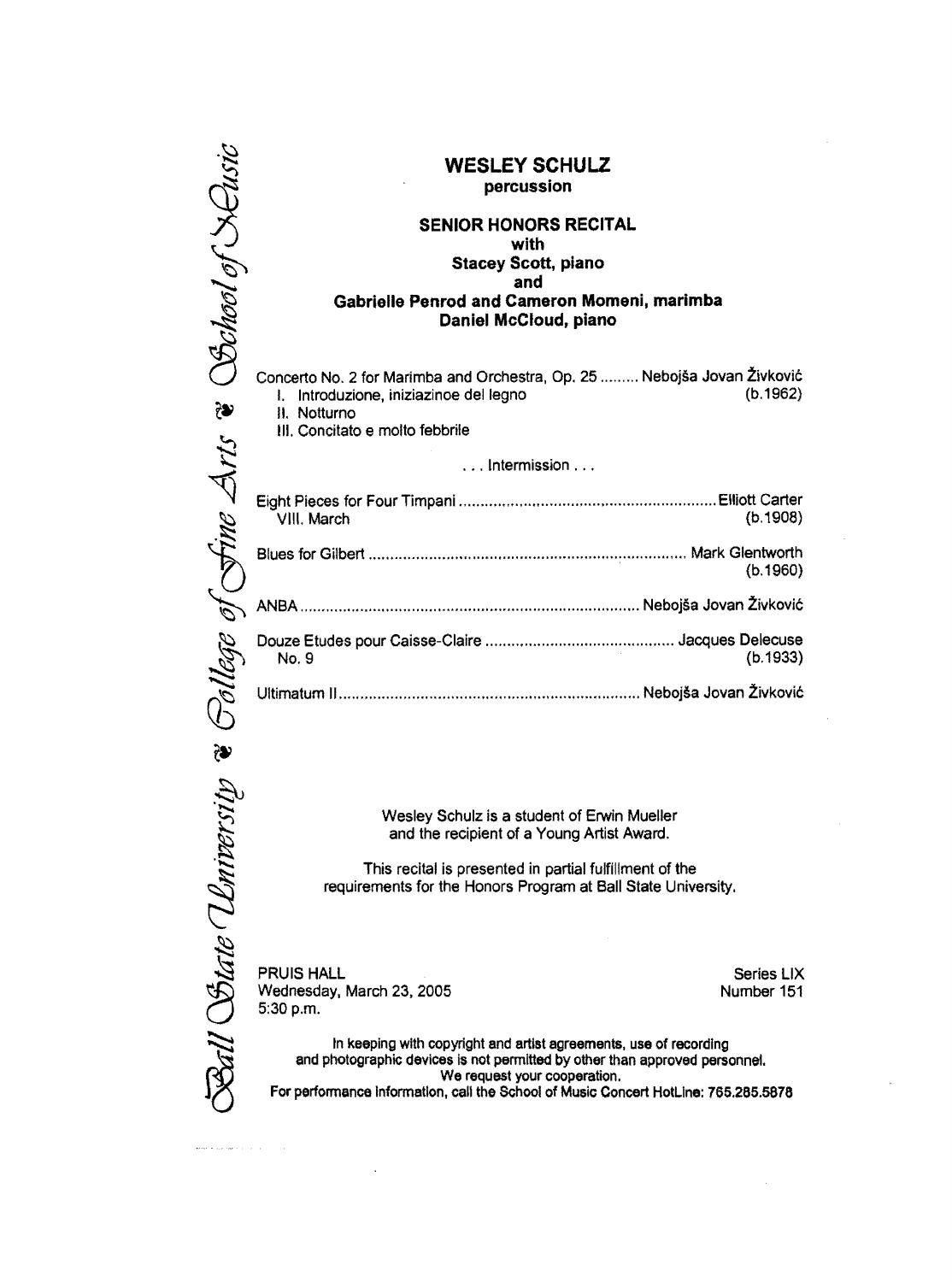### **Wesley Schulz percussion**

#### in a **Senior Honors Recital Program Notes**

#### **A** Word on **the Program •..**

Different from all other instrument mediums in which a single instrument is studied, "percussion" refers to a wide range of instruments. Unlike a pianist or cellist, who must master only the piano or cello respectively, a percussionist must learn to be a timpanist, mallet player, rudimental and concert snare drummer. world drummer. and so much more. As such. this recital is given to demonstrate the varying areas of percussion I have studied in my four years at Ball State.

In terms of percussion literature, solo works have largely only been written in the last fifty to sixty years. Demonstrative of this is the fact that every composer on tonight's program is still living. Additionally, in glancing at the program one will notice a composer that is especially featured. Serbianborn Nebojša Jovan Živković is one the most prominent and endearing of the current composers/performers in percussion. Born in 1962, many of Živković's works have already entered the standard repertory of some of the most talented percussionists. What fascinates me about his music is his aggressive energy and incredible use of rhythm. In addition to these qualities, many of his works, such as ANBA and llijas, contain wonderfully lyrical, yet contemplative melodies. Through my years at Ball State I have studied many works by Živković due to my fascination with his composition style. Tonight I am pleased to play for you three of my most favorite works by him.

### **Concerto No. 2 for Marimba and Orchestra... Nebojša Jovan Živković (b. 1962)**

Commissioned by the Yamaha Foundation and premiered by the composer in April of 1997. with the Munich Symphony Orchestra, this concerto is one of the most virtuosic and difficult of Živković's works. In composing the concerto, Živković sought to unite the quintessence of Nature with archaic elements (rhythm as the primal origin of all music. as the force that gives birth to music). Theatrical qualities and a new articulation of tonality combined with the "classical" tonal language are fundamental to this work. Almost thirty minutes in length, the work represents a kind of ritual in which the marimbist is accepted into a community after a ritual of initiation. The first movement translates "Initiation of the Wood." The second movement is a night scene in which the initiate undergoes "exhaustion by dancing." In the finale, the longest and most highly charged movement of the work. the soloist competes with the orchestra on various levels of technical proficiency involving polyrhythm and polymeter. '

As with many works by  $\check{\mathsf{Z}}$ ivković, this piece has recently made it onto the lists for some of the most prestigious marimba competitions such as the International Marimba Concerto Competition in Ljublijana. Slovenia and the International Marimba Competition Llnz. This year I won first prize in the Kokomo Symphony Orchestra's Concerto Competition. As part of the prize, I performed the third movement with the Kokomo Symphony in concert March 12, 2005.

#### **Eight Pieces for Four Timpani, VIII.** March ................... Elllott **Carter (b. 1908)**

Originally written and published as "Six Pieces for Four Ketdedrums," this suite of timpani solos by Elliott Carter was composed as a rhythmic study for his "String Quartet #1." In 1965 Carter worked with timpanist Jan Williams to revise the work for republication including two new pieces. The revised version was published in 1966 and includes many specific instructions for the player. For example. no more than four of the eight pieces should be performed at once, and the performer should choose the order. The piece I will play, VIII March, uses a unique compositional technique: metric modulation. In this piece the meter changes constantly throughout, but the underlying pulse remains the same. In this manner, the pulse transforms into the eighth, triplet, or sixteenth note, for example, as the meter dictates. The beginning and end of this movement is in the same meter. If all the metric modulations are